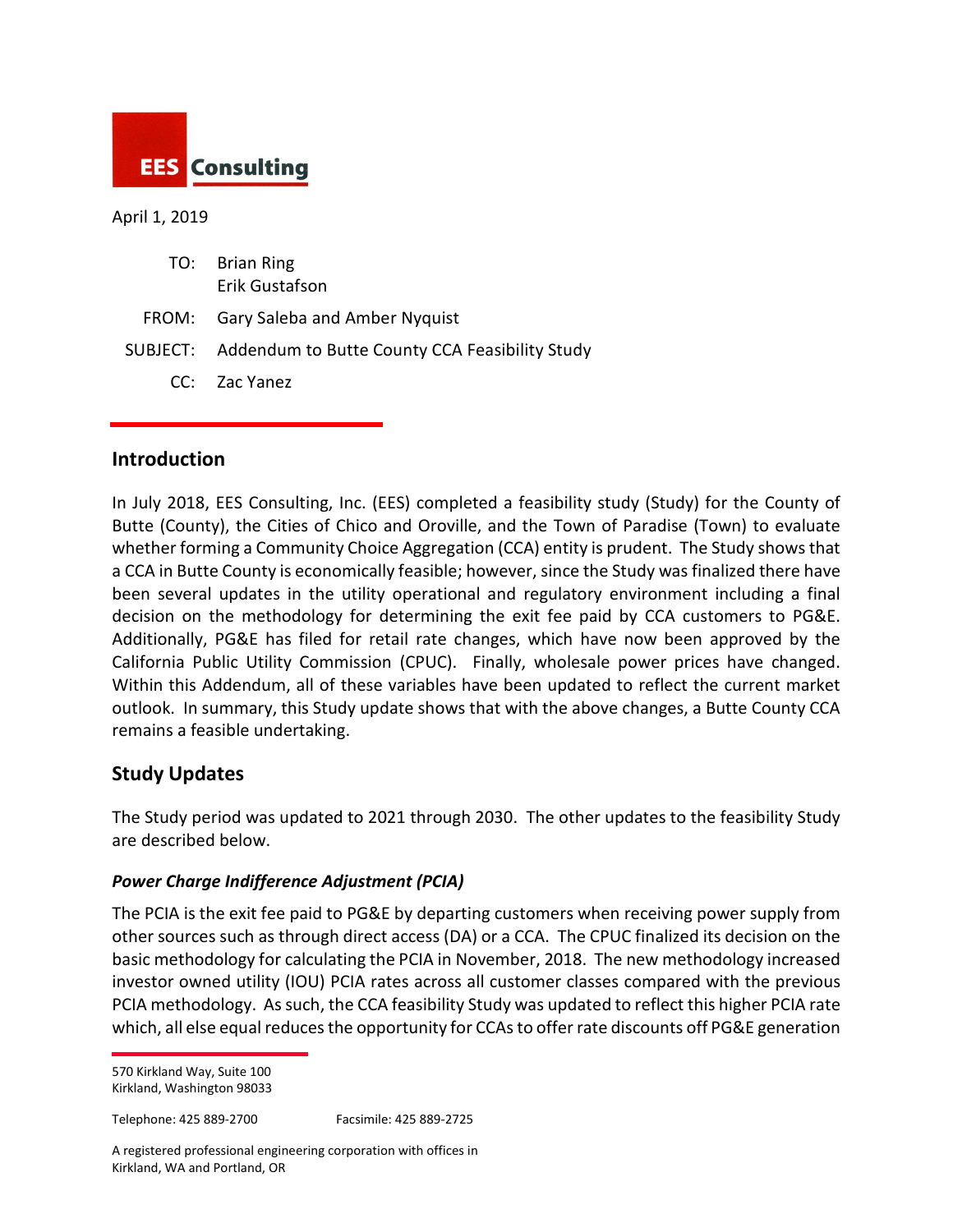MEMORANDUM TO Brian Ring and Erik Gustafson April 1, 2019 Page 2

rates. For reference, the PG&E system PCIA went from \$0.01938 \$/kWh to \$0.03161 \$/kWh. This is a 63% increase. All else equal, this increase reduces the competitiveness of CCA in PG&E service territory.

#### *PG&E Retail Rate Changes*

PG&E filed an Energy Resource Recovery Account (ERRA) forecast in November, 2018 which would adjust both 2019 generation and PCIA rates. The CPUC accepted these changes in February 2019.<sup>1</sup> The current PG&E generation rate forecast is based on the latest approved ERRA revenue requirement. Overall the updated generation rates are higher than the previous forecast which makes it easier for a CCA to provide a rate discount.

#### *Market Power Purchases*

Market power prices for wholesale electricity, renewable energy, and greenhouse gas free energy have been updated according to current market conditions and outlook. Overall, market power prices have increased on average 4.5% compared with the prices assumed in the feasibility Study. Higher power prices make it more difficult for CCAs to offer rate discounts. While, traditional power source costs have increased, EES has adjusted the share of renewable energy purchased from long-term contracts (contracts greater than 10 years) pursuant to the Requirements of SB 350. The updated analysis assumes that the CCA would meet the requirements of SB350 which requires that 65% of the renewable energy requirement be purchased from long-term contracts. These long-term contracts have been typically priced lower than short-term contracts; therefore, the result is that the CCA power supply costs for renewable energy purchases is lower.

## **Study Results**

Figure 1 shows that PG&E rates are higher compared with the three CCA power supply portfolios modeled: Renewable Portfolio Standard (RPS), 50% renewable; and 75% Renewable. Figure 1 illustrates that a CCA will likely provide consistent retail rate savings even when offering a higher percentage share of renewable energy compared with PG&E. The appendix to this Addendum shows the annual pro forma detail including collection of reserves and start-up capital requirements.

<span id="page-1-0"></span><sup>&</sup>lt;sup>1</sup> Updated estimates provided in Advice Letter 5376-E-B filed February 26,2019.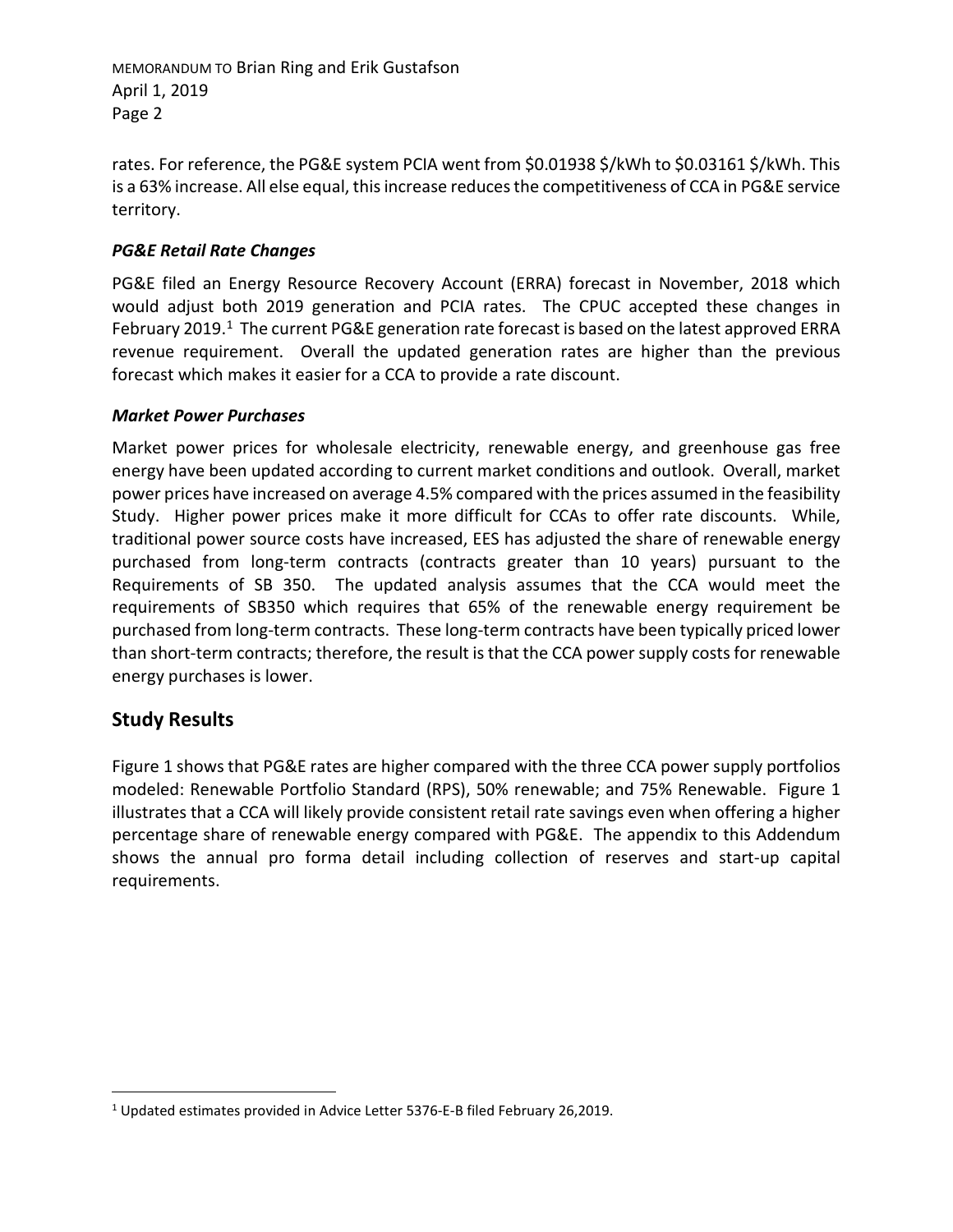

Note that Figure 1 shows CCA rates that offer a 2% rate savings for all portfolios. Because the CCA could offer the same rate discount regardless of power supply portfolio, the difference in the financial analysis between power supply portfolios is in the amount of funds available for discretionary programs. These are programs the CCA could choose to fund or alternatively the CCA could offer higher rate discounts. Note that energy efficiency funding from the CPUC is available to CCAs.



**Figure 1**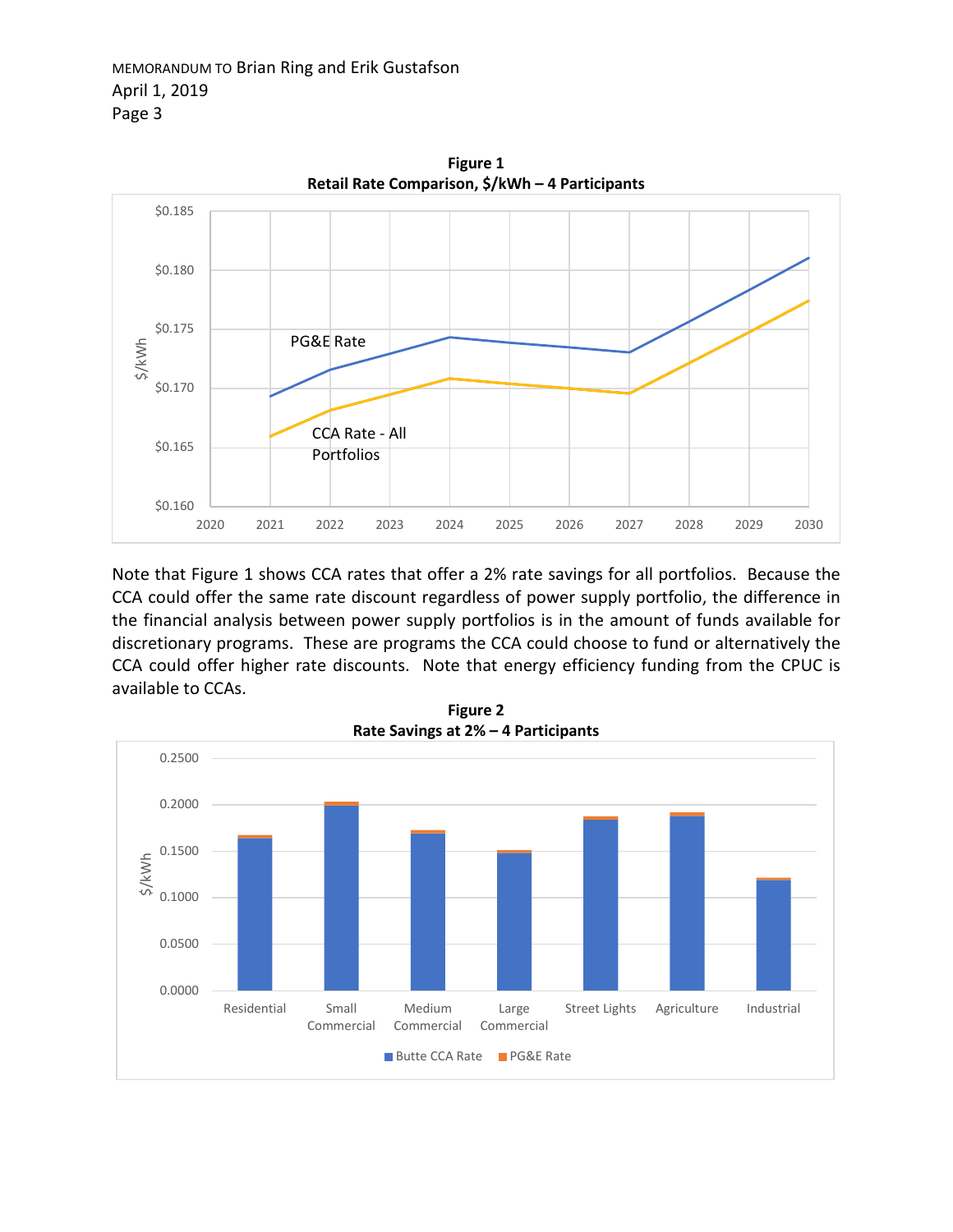MEMORANDUM TO Brian Ring and Erik Gustafson April 1, 2019 Page 4

In addition to rate savings, the study found that the CCA generated discretionary income of roughly \$10M - \$15M annually. This discretionary income can be used to fund addition energy conservation measures, electric vehicle charging stations, more assistance to low income customer, battery storage, additional distributed energy resource (DER) projects, or additional CCA customer discounts. Figure 3 below shows the amount of discretionary funds availed vary by portfolio choice. Total discretionary funds over the 10-year study period for the RPS, 50% Renewable, and 75% renewable portfolios are \$185, \$182, and \$154 million respectively.



**Figure 3 Annual Discretionary Funds by Portfolio**

# **Summary**

The feasibility Study found that a Butte County CCA could result in rate savings in excess of 2% over PG&E bundled rates (generation plus distribution). Total aggregate rate savings estimated for the four Participants of the Butte County CCA is \$8.7 million annually. The updated power costs, PG&E rate assumptions and PCIA levels do not change the findings of the original feasibility Study. The annual rate savings estimates are significant even if only the City of Chico and Unincorporated Butte County are included in the analysis (\$7 million). It is recommended that the Participants continually update the pro forma analyses as they work toward CCA implementation.